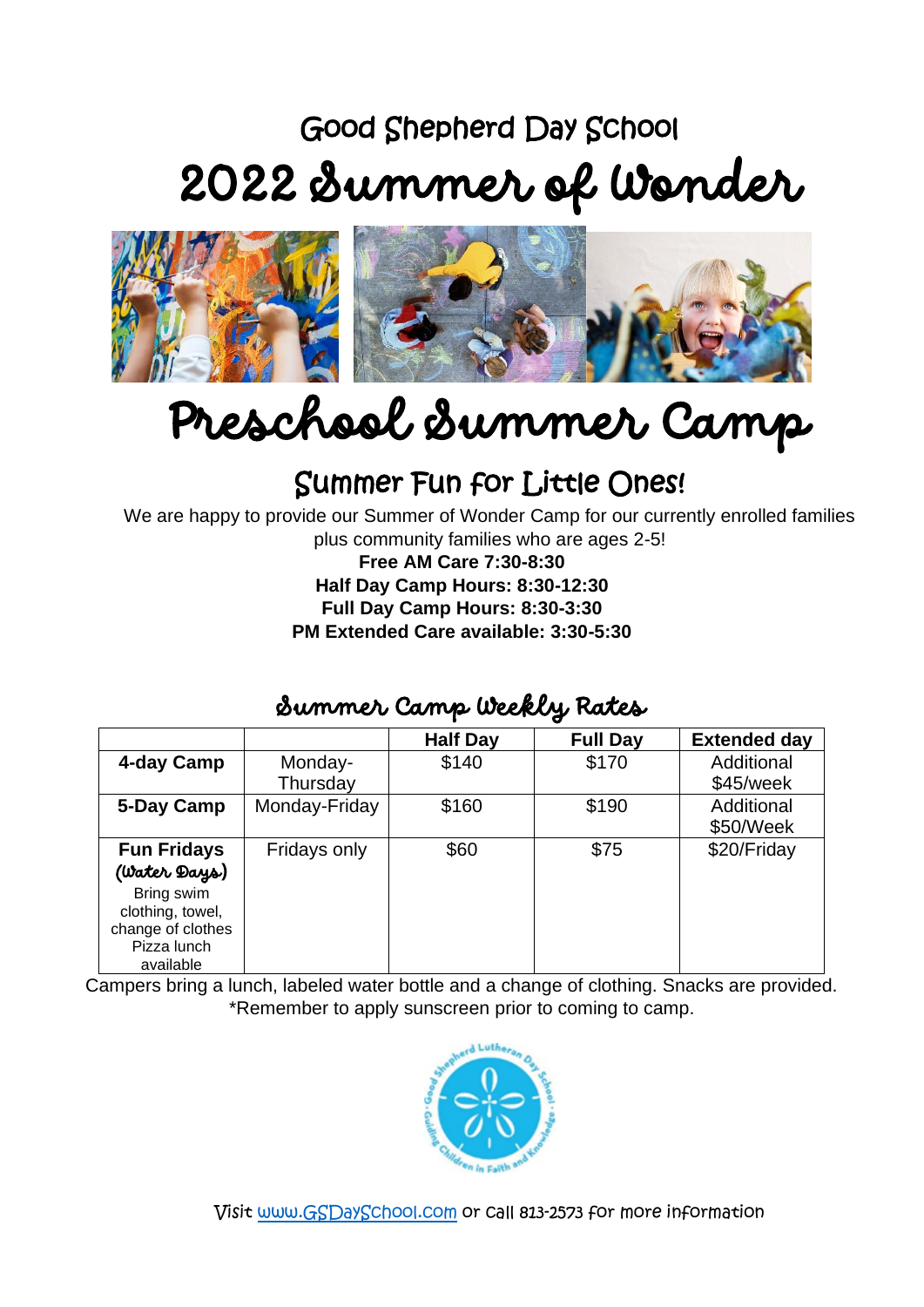## 2022 Summer of Wonder Camp Menu

#### Week 1

#### June 6- 10: Dinosaur World

ROARRRRRRRRRI!!!!! Dig into some *boney fun* as we take a trip back in time to learn about some of the biggest creatures to ever roam the Earth!

#### Week 2

#### June 13-17: Art in Nature

There is beauty in the nature that surrounds us. This week, we'll be getting hands-on with all the natural materials that are around the school. Be prepared, things could get muddy.

#### Week 3

#### June 20-24: Cars and Trucks and Things That GO!

Ready, Set and GO! This week we will be hands-on discovering different means of transportation. From cars to hot air balloons, we will be inventing our own ways of transportation through recycled materials.

#### Week 4

#### June 27-July 1: Mad Scientist

Lab agents enter here……Join us as we mix, bubble, pour and test. This is sure to be a week that explodes with fun!

#### <u>Week 5 (\*No Camp July 4th )</u>

#### July 5-8: International Food Exploration

Get your passports and your taste buds ready as we travel around the world making and tasting a variety of international foods.

#### Week 6

#### July 11-15: Ocean Commotion

Summer wouldn't be summer without a trip to the beach! We will learn about ocean wildlife and their habitats and even have some fun with water play throughout the week.

#### Week 7

#### July 18-22: Colorworks

Explore the world of  $color-$  theory using multiple media: clay, paint, chalk, paper, and light.

#### Week 8

#### July 25–July 29: Full STEAM Ahead!

Join us as we discover, create, and innovate through robotics, engineering, and building.